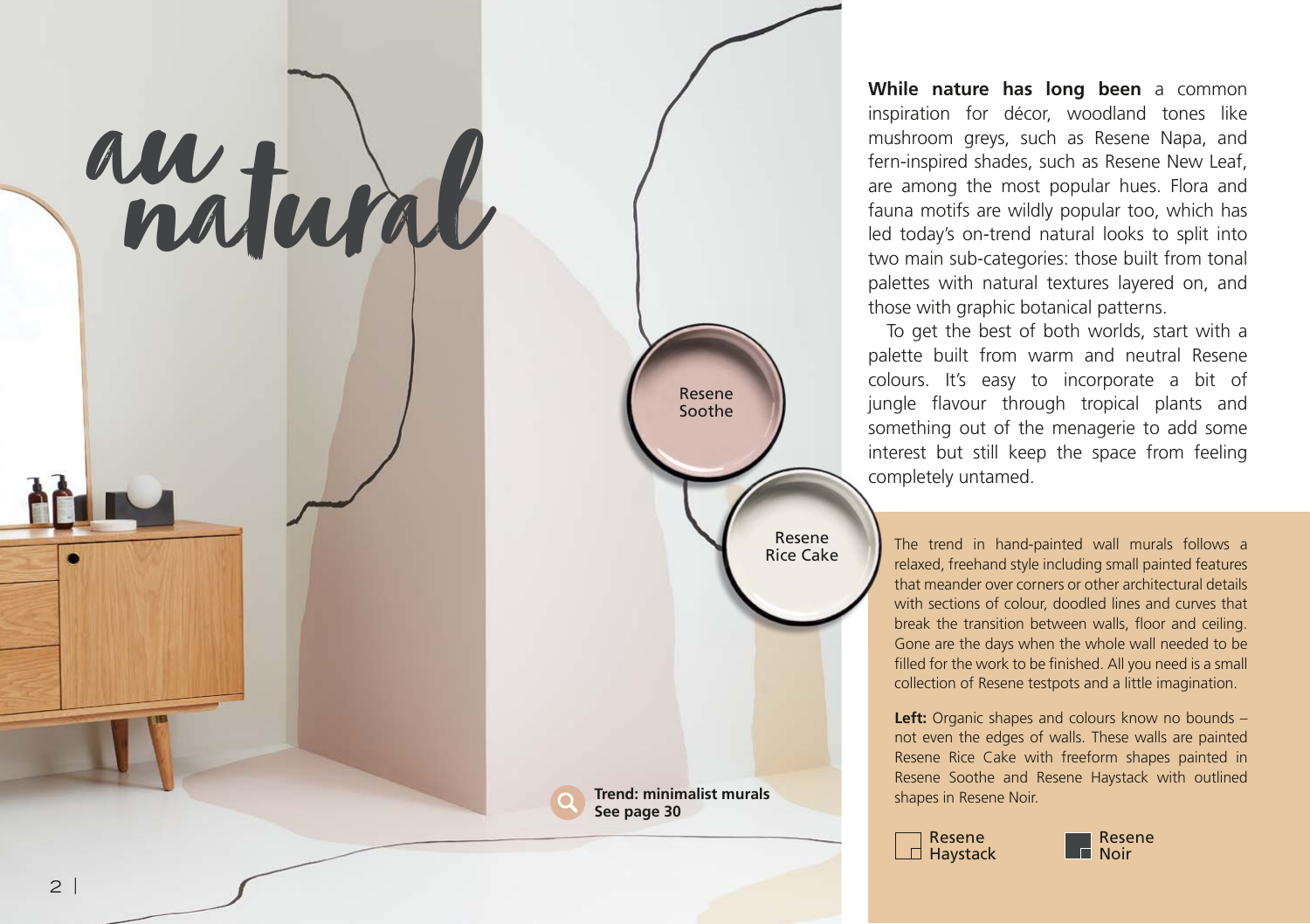## nomadic traveller

The dusky earthy tones of this calm space layered with the natural fibres and wood tones make it feel as though you've just stepped in to a luxury lodge after a trek through the savannah. It's the sort of look that the well-travelled - or those who dream of travelling well - bring into their interiors to evoke exotic destinations. The look can be easily adapted to echo cultural motifs and colours from other countries and cultures.

The strong bold lines of the colour-blocked wall's asymmetric pattern were inspired by a bird's eye view of the patchwork formed by farmers' fields. The rich dark brown fireplace and vertical stripe have been painted in wonderfully warm Resene Route 66 to create a focal point in contrast with the more neutral Resene Grey Olive (upper left), Resene Napa (right) and Resene Earthen (bottom). The whole look is grounded with the floor in Resene Quarter Spanish White, leaving the warmer shades space to shine.

Other colours to try with earthy tones are sunset pinks, deep forest greens or a mix of greys such as Resene Soulful, Resene Family Tree or Resene Porter.





Above: Recreate this idea simply by masking the lines. First, take a good look at the room or wall you're painting to see how the shapes might be adjusted to your space, then look for areas you want to highlight. You'll need a mix of dark and light shades in order to create the appearance of structure.









**Above:** The background of this earthy mood board is in Resene Quarter Spanish White with A4 drawdown paint swatches in (from bottom to top) Resene New Leaf, Resene Grey Seal, Resene Napa, Resene Route 66, Resene Grey Area and Resene Sambuca. The vase is painted Resene New Leaf.

| Resene<br>⊤ New Leaf       |
|----------------------------|
| Resene<br><b>Grey Seal</b> |



Resene  $\Box$ Sambuca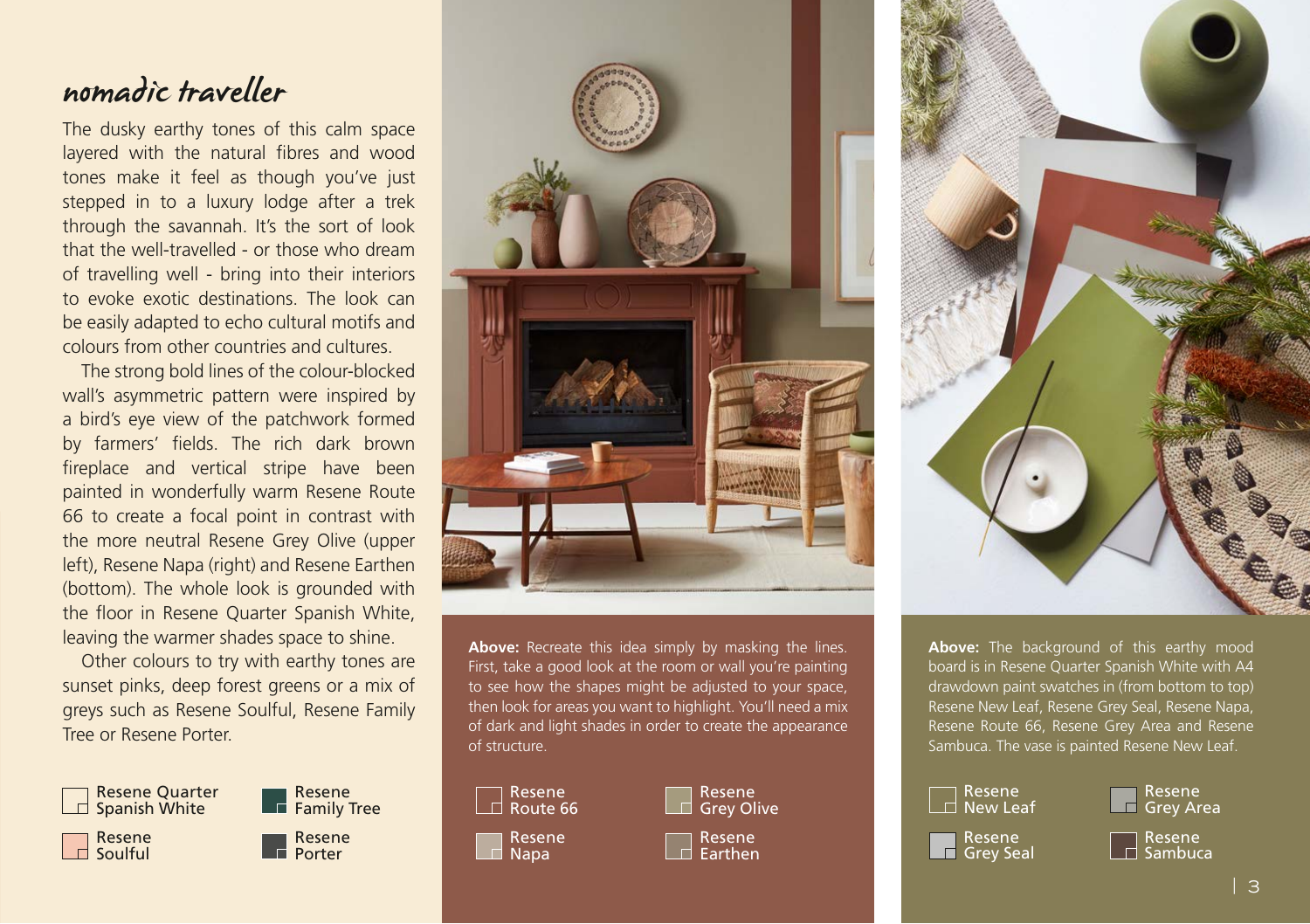Resene Get a completely different look by Helix swapping out Resene Permanent Green for a highly chromatic red like Resene Havoc.







Resene Silver Chalice Resene Permanent Green

**Left and below:** Walls in Resene Double Ash over a Resene Resitex textured finish, floor in Resene Silver Chalice, coffee table in Resene Helix, nesting tables in Resene Karaka, tall plant pot in Resene New Leaf, wide plant pot in Resene Karaka and brass ringed vases in Resene Permanent Green and Resene Helix.